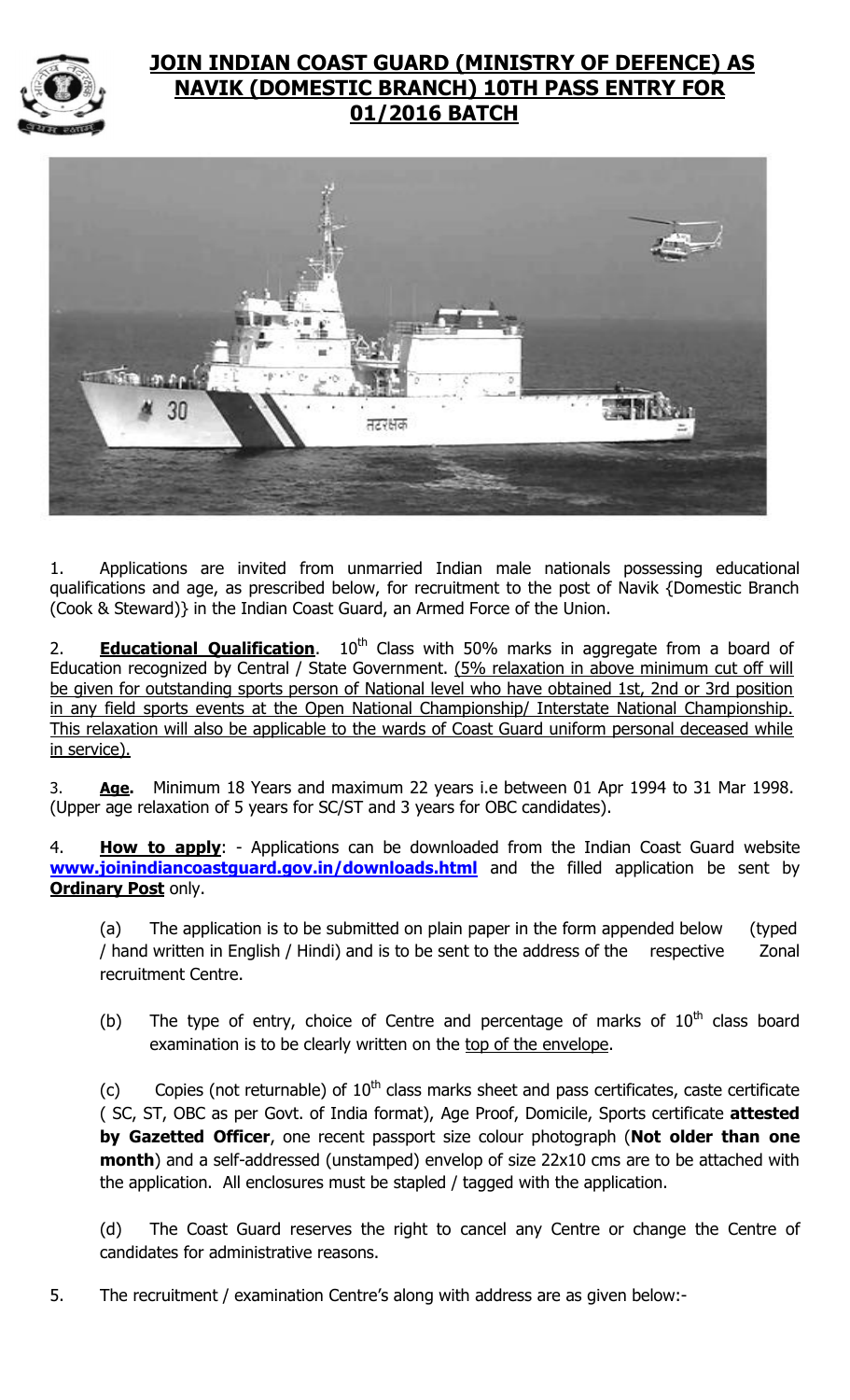| <b>SI</b><br><b>No</b> | Zone                      | <b>Examination</b><br><b>Centres</b> | <b>States</b> - Candidates residing                                                                                                                                             | <b>Application to be</b><br>addressed to                                                                                                                                         |
|------------------------|---------------------------|--------------------------------------|---------------------------------------------------------------------------------------------------------------------------------------------------------------------------------|----------------------------------------------------------------------------------------------------------------------------------------------------------------------------------|
| (a)                    | Northern<br>Zone          | Noida                                | Jammu & Kashmir, Himachal<br>Pradesh, Punjab, Haryana,<br>Rajasthan, Uttar Pradesh,<br>Uttarakhand, Delhi<br>and<br><b>Union</b><br>Territory<br>of <sub>l</sub><br>Chandigarh. | The<br>Recruitment<br>Officer, Post Box<br>No-127, A-1,<br>Sector-24, NOIDA,<br>$(U.P)$ , 201 301                                                                                |
| (b)                    | North-<br>Eastern<br>Zone | Kolkata                              | Bihar, Jharkhand, Mizoram,<br>West Bengal, Assam, Sikkim,<br>Meghalaya,<br>Manipur,<br>Arunachal<br>Pradesh,<br>Nagaland, Tripura.                                              | The<br>Recruitment<br>Officer, Coast Guard<br>Region<br>$(NE)$ ,<br>Synthesis Business<br>Park, 6th<br>Floor<br>Sharachi<br>Building,<br>New Town Rajarhat,<br>Kolkata - 700 157 |
| (c)                    | Eastern<br>Zone           | Chennai                              | Tamil Nadu, Andhra Pradesh,<br>Orissa, Union Territory of<br>Puducherry and Andaman &<br>Nicobar Islands.                                                                       | The<br>Recruitment<br>Officer, C/o Coast<br>Guard<br>Region<br>(East), Post Box<br>No-808,<br>St 5<br>George,<br>Fort<br>Chennai-600 009<br><b>Tamil Nadu</b>                    |
| (d)                    | Western<br>Zone           | Mumbai                               | Madhya<br>Maharashtra,<br>Pradesh,<br>Karnataka,<br>Chattisgarh, Kerala, Goa and<br>Union Territory of Daman<br>and Lakshadweep                                                 | The Recruitment<br>Officer, C/o Coast<br><b>Guard Region</b><br>(West), Post Box<br>No. 29105,<br>Prabhadevi P.O<br>Worli,<br>Mumbai- 400 030.                                   |
| (e)                    | North-<br>West<br>Zone    | Gandhi Nagar                         | Gujarat                                                                                                                                                                         | <b>The</b><br>Recruitment<br>Officer, C/o Coast<br>Guard<br>Region<br>(NW), Post Box No.<br>- 09, Sector -11,<br>Gandhi<br>Nagar,<br>Gujarat -382 010.                           |

6. **Selection Procedure.** The application will be received through **ordinary post** only. The applications **By Speed post, registered post, couriers and by Hand** will not be accepted. Call up letters for eligible short listed candidates will be posted, indicating date, time and place for recruitment / written examination, which are scheduled during **Oct 2015**.

(a) Short-listing criteria will be based on higher education and percentage of marks in the respective categories (Gen, OBC, SC & ST).

(b) Those who qualify written test will undergo Physical Fitness Test (PFT) and recruitment Medical Examination (Preliminary), the testing procedure will take 2-3 days.

(c) The written test will be objective type.

(d) The Physical Fitness Test (PFT) will be conducted for all those who pass the written examination. The Physical Fitness Test (PFT) will consist as under:-

- $\geq 1.6$  Km run within 7 minutes.
- $\geq 20$  squat ups (Uthak Baithak)
- $\geq 10$  Push ups.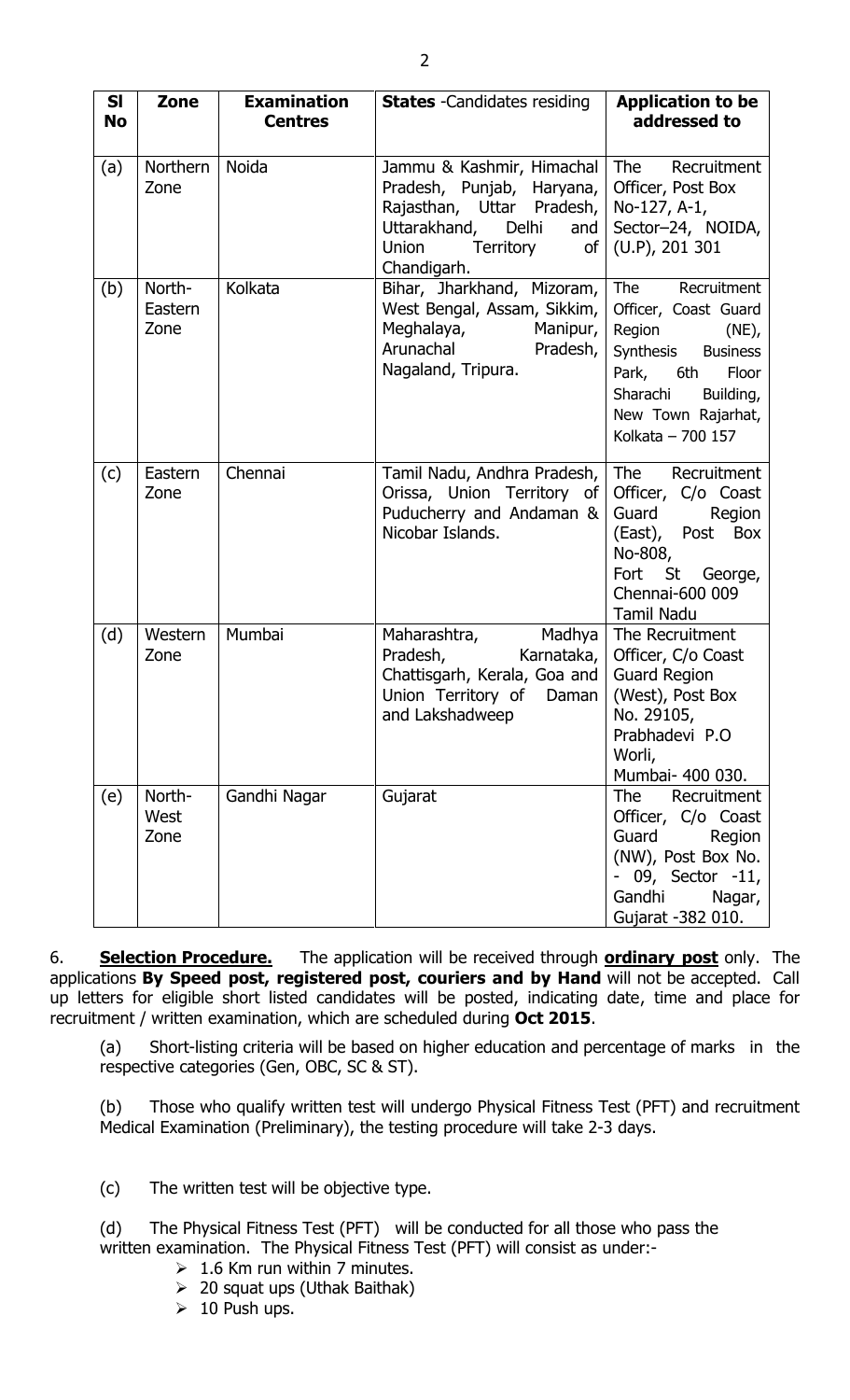(e) Candidates undergoing PFT will do so at their own risk. Candidates those who qualify the above tests will be required to undergo initial recruitment medical examination at the respective recruitment Centre.

(f) The select list will be prepared from the candidates who qualify in all the tests depending upon the available vacancies. The Zone wise select list of candidates will be displayed in the Indian Coast Guard Website **[www.joinindiancoastguard.gov.in](http://www.joinindiancoastguard.gov.in/)** in the month of **Mar 2016.**

7. **List of Documents.** Scrutiny of documents for eligibility will be carried out prior to commencement of the written exam. Candidates are therefore required to appear at the examination Centre with the following documents:

- (a) Original marks sheet and Pass Certificate of  $10<sup>th</sup>$  Class.
- (b) Age Proof.

(c) Proof of identity such as passport, driving license, Adhar card/ voter I card, School / college ID card or any other photo identity proof.

- (d) Caste Certificate (if applicable) in original as per Govt of India format.
- (e) Ten recent colour passport size photographs (**Not older than one month)**.

#### **Note:- Candidates not in position of above documents will not be permitted to appear in written examination. Original educational certificates will be returned after verification on the same day.**

#### 8. **Medical Standards**

(a) **Height. Minimum** height 157 cms. Reduction in height for candidates from hilly areas and tribal areas will be in accordance with the Central Govt. orders.

- (b) **Chest.** Should be well proportioned. Minimum expansion 5 cms.
- (c) **Weight.** Proportionate to height and age +\_10% acceptable.
- (d) **Hearing**. Normal.

(e) Medical examination will be conducted by authorised military doctors as per medical standard prescribed in current regulations applicable to Enrolled Personnel on entry.

(f) No Cardio-vascular disease, surgical deformities like knock knee, flat feet etc. infection of ears, no history of fits or psychiatric aiplment, varicose vein, corrective surgery for eye sight etc.

### (g) **Visual Standard**. 6/36 (Better Eye) and 6/36 (Worse Eye)

#### **\* Candidates are advised to get their ears cleaned for wax and tartar removed from teeth prior to examination.**

**Note**: Candidates with above Board Medical standards are only to appear for the selection. No waiver will be given for the above standards. The Coast Guard order on medical standard of Naviks will be the final authority in case of dispute. **Applicants declared permanent medically unfit by any Armed Forces Hospital in previous recruitment for the same entry in Coast Guard are advised not to apply.**

(h) **Final Medical Examination.** All shortlisted candidates will have to undergo Final Medical Examination at INS Chilka prior to getting enrolled in the service. Candidates found 'unfit' during this medical examination will not be considered as selected and will be returned home at their own expense. No 'appeal' is permitted for review after the final enrolment medical examination at INS Chilka.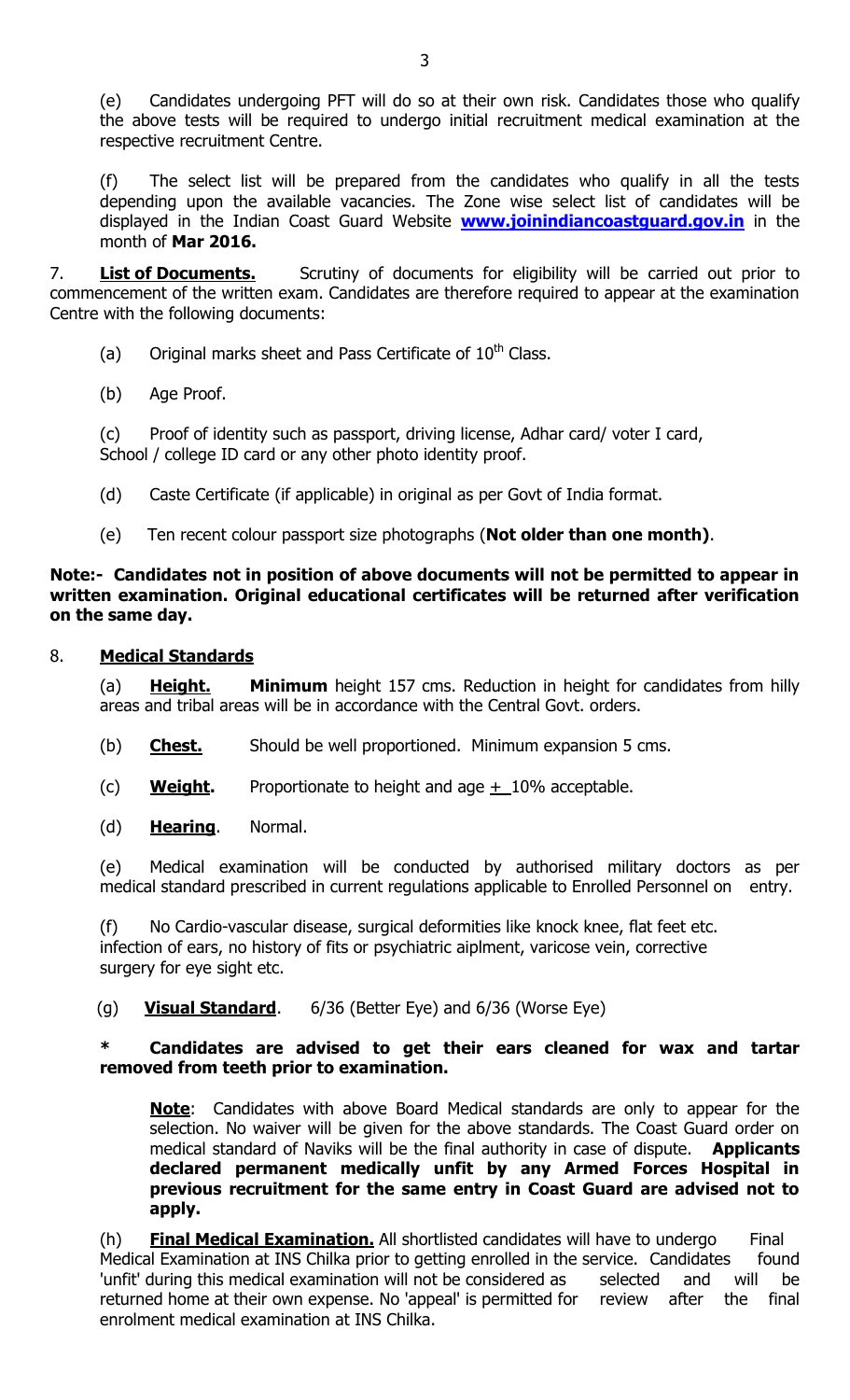9. **Training.** The basic training will be commencing in **Apr 2016** at INS Chilka followed by sea training and professional training in the allotted trade. Naviks are liable to be discharged as UNSUITABLE due to unsatisfactory performance at any time during the training.

## 10. **General Guidelines**

(a) Candidates withdrawn on disciplinary grounds from any other service training establishments are not eligible to appear.

(b) Candidates should not have been arrested, convicted or prosecuted on criminal charges.

(c) Original certificates should not be attached with the application form. Indian Coast Guard will not take responsibility for loss of original certificates, if attached with application.

(d) Candidates are required to submit one additional recent colored passport size photograph along with the application.

(e) The candidate's selection pertaining to a particular batch is valid for that batch only. Qualified candidates whose names do not appear in the final select list cannot claim admission for the next batch. These candidates will have to undergo the selection procedure afresh provided that they meet the eligible criteria for the fresh batch.

(f) Call letter for final medical examination for enrolment in the Coast Guard will be forwarded only to initial medically qualified candidates in the select list. Such candidates will be required to reach the training establishment at their own expense. Unsuccessful candidates will not be intimated separately.

(g) The application will be further scrutinised for eligibility and may be rejected if found not eligible in any respect.

(h) No enquiry will be entertained regarding recruitment/ enrolment after a period of six months.

#### 11. **Pay, Perks and others Benefits.**

(a) **Pay.** Navik (Domestic Branch) - Pay Scale Rs.5200 –20200 along with Rs.1900 Grade Pay in addition, Dearness Allowance, Kit Maintenance Allowance and other liberal allowances will be admissible.

#### (b) **Perquisites.**

- $\triangleright$  Free ration, free clothing, free medical treatment for self and family including dependent parents.
- Sovernment accommodation for self & family on nominal licence fee.
- $\geq$  45 days Earned leave and 08 days Casual leave every year with leave travel concession for self, family and dependent parents as per Govt. rules in force.
- $\triangleright$  Insurance cover of Rs.25 lakhs at a premium of Rs.2500/- per month as Group insurance.
- ▶ Contributory Pension Scheme and Gratuity on retirement.
- $\triangleright$  Canteen and various loan facilities.
- $\triangleright$  Sports and adventure activities.

12. **Promotion.** Promotion prospects exist upto the rank of Pradhan Adhikari with pay scale 9300-34800/- plus Grade pay @ Rs.4600/-.

13. **Travel Expenses**. SC/ST candidates, who are not employed by the Central/State Government, will be reimbursed  $2^{nd}$  class fare by train/ Govt bus/steamer charges by the shortest route if the home station is beyond 30 kms from the place of interview on production of original ticket**.**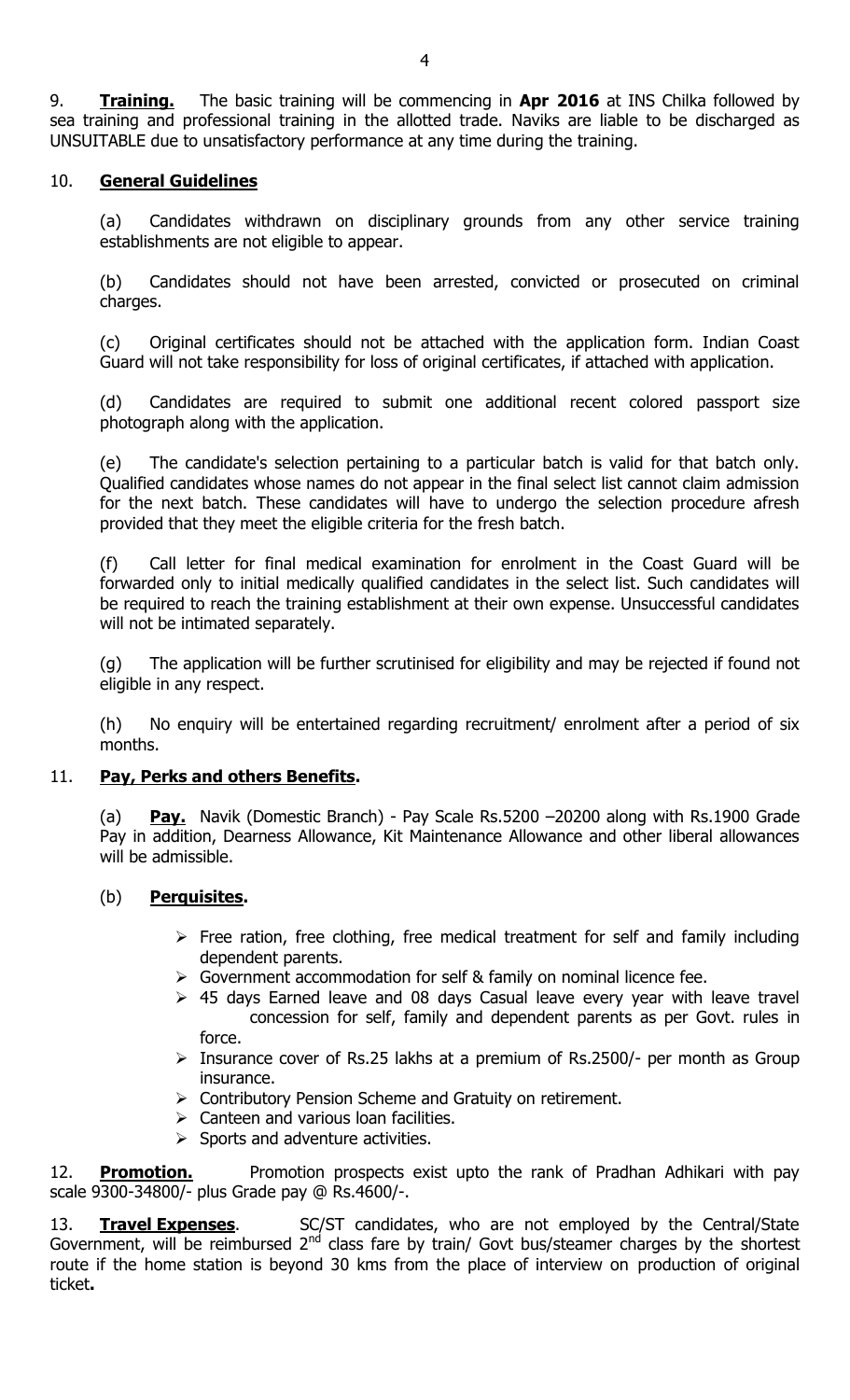#### 14. **Guidelines for filling up applications**

(a) All the columns in the application should be filled in block capital letters. Do not split words. Fill column 3, 'Name of the candidate' and column 5 'Date of birth' as per the example. Write Raj Kumar Sharma as

| D<br>. . |                    |   | $\mathcal{L}$<br>. . | ີ | м | Δ | R<br>. . | ∽<br>ັ | н<br>. . | А | R | M |  |  |
|----------|--------------------|---|----------------------|---|---|---|----------|--------|----------|---|---|---|--|--|
|          | And 01 Oct 1994 as |   |                      |   |   |   |          |        |          |   |   |   |  |  |
|          |                    | ∼ |                      |   |   |   |          |        |          |   |   |   |  |  |

(b) Details of percentage of marks and category to be marked on top of the envelope.

15. **DISCLAIMER.** Information given in the advertisement and on the website are guidelines only. In case of any ambiguity the existing Recruitment Rules and other regulations of Indian Coast Guard / Government of India will be final.

\* Candidates to see Coast Guard Website for updates. **[www.joinindiancoastguard.gov.in](http://www.joinindiancoastguard.gov.in/)**

LAST date for receipt of applications: **17 Aug 2015** (For candidates from North East regions, Andaman & Nicobar Island, Lakshadweep and Kavarathi Islands: **21 Aug 2015**)

**CAUTION: SELECTION IN COAST GUARD IS FAIR AND ON MERIT ONLY. CANDIDATE SHOULD NOT FALL PREY TO UNSCRUPULOUS PERSONS POSING AS RECRUITMENT AGENT. FOR COMPLAINT AGAINST SUCH PERSONS, CANDIDATE MUST APPROACH THE DIRECTOR (RECRUITMENT) COAST GUARD HQ, SELECTION BOARD, NOIDA ON TELEFAX – 0120-2414395.**